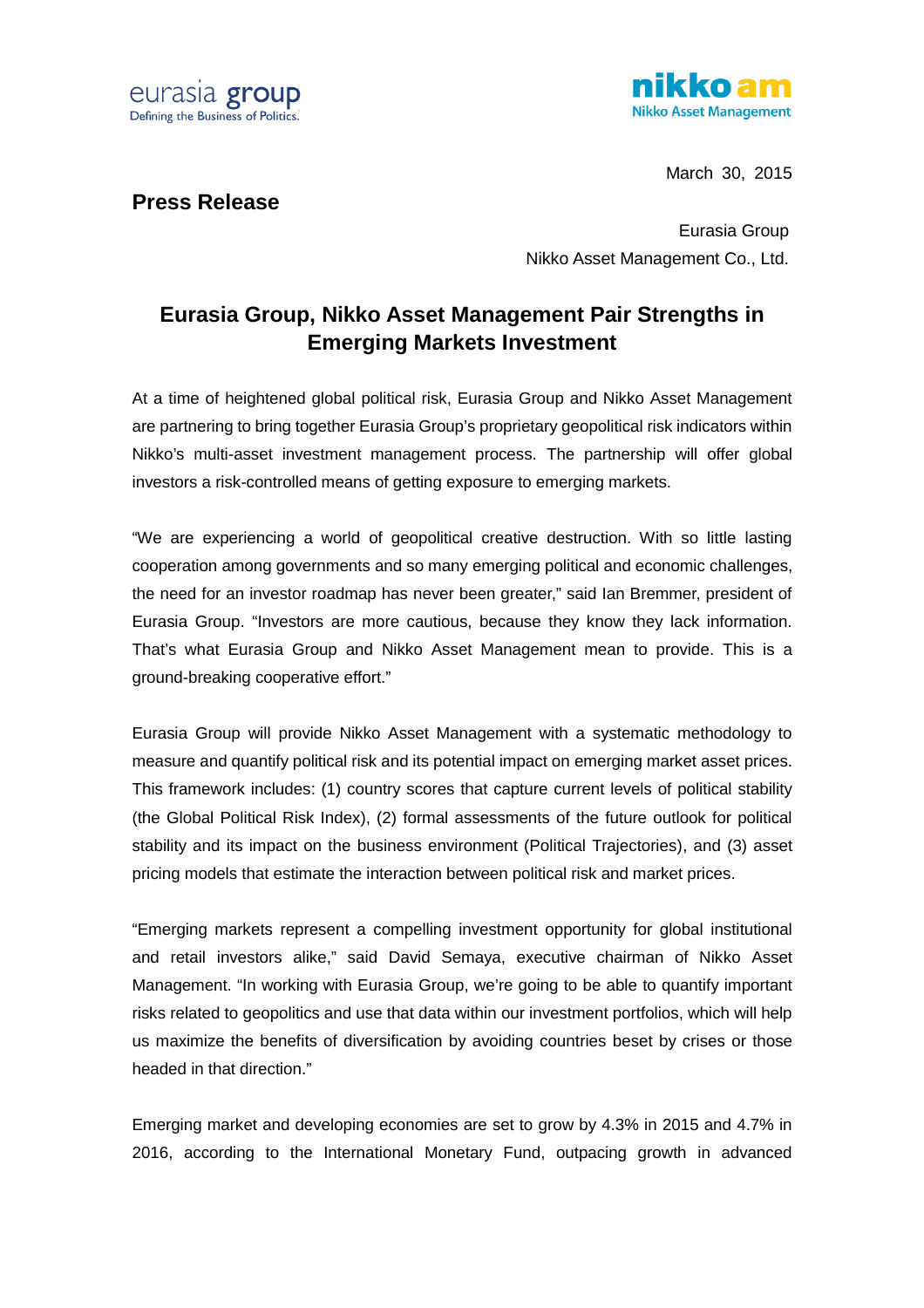

economies of 2.4% in both years. Moreover, within emerging markets, the dispersion of market returns has widened considerably since the global financial crisis hit in 2008, suggesting a strong case for attaining exposure through actively managed, multi-asset strategies.

Research from Nikko Asset Management shows that prior to 2008, in an emerging market multi-asset portfolio equally weighted in equities, bonds and currencies, equity would have contributed around 70% of the risk. As a result, a fundamental approach to stock picking was in favor, while investors believed downside risks were manageable. Since the financial crisis, however, bonds and currency have contributed much more to portfolio risk, with both now accounting for as much as 50% with volatility hovering at high levels.

Given the heightened uncertainty around geopolitical risk, a "top-down" macro approach to investing in emerging markets can deliver significantly better results than a more traditional "bottom-up" asset selection process. Analysts from Eurasia Group have worked closely with the multi-asset investment professionals from Nikko Asset Management to ensure that political risk signals from Eurasia Group's political analysis are systematically incorporated into the investment process.

"We've developed a systematic approach to assessing which countries are prone to political shock, using a combination of quantitative and qualitative data," said Alex Kazan, practice head, emerging markets strategy at Eurasia Group. "Our analysts are evaluating reams of data that is collected on the ground and through open-source methods, yielding unparalleled breadth and depth of actionable information."

Eurasia Group's team of more than 60 analysts provide political analysis on 100+ countries covering Africa, Asia, Eurasia, Europe, Latin America, the Middle East, and the United States.

"Asset managers have struggled to effectively incorporate geopolitical risk information in their portfolio management process, partly because of the sheer volume of data that is available," said Al Clark, global head of multi-asset at Nikko Asset Management. "Eurasia Group's political risk signals and other assessments give us a proven means of quantifying what has been at best a qualitative input up to now, and we believe this will give us a distinct advantage in managing emerging markets portfolios."